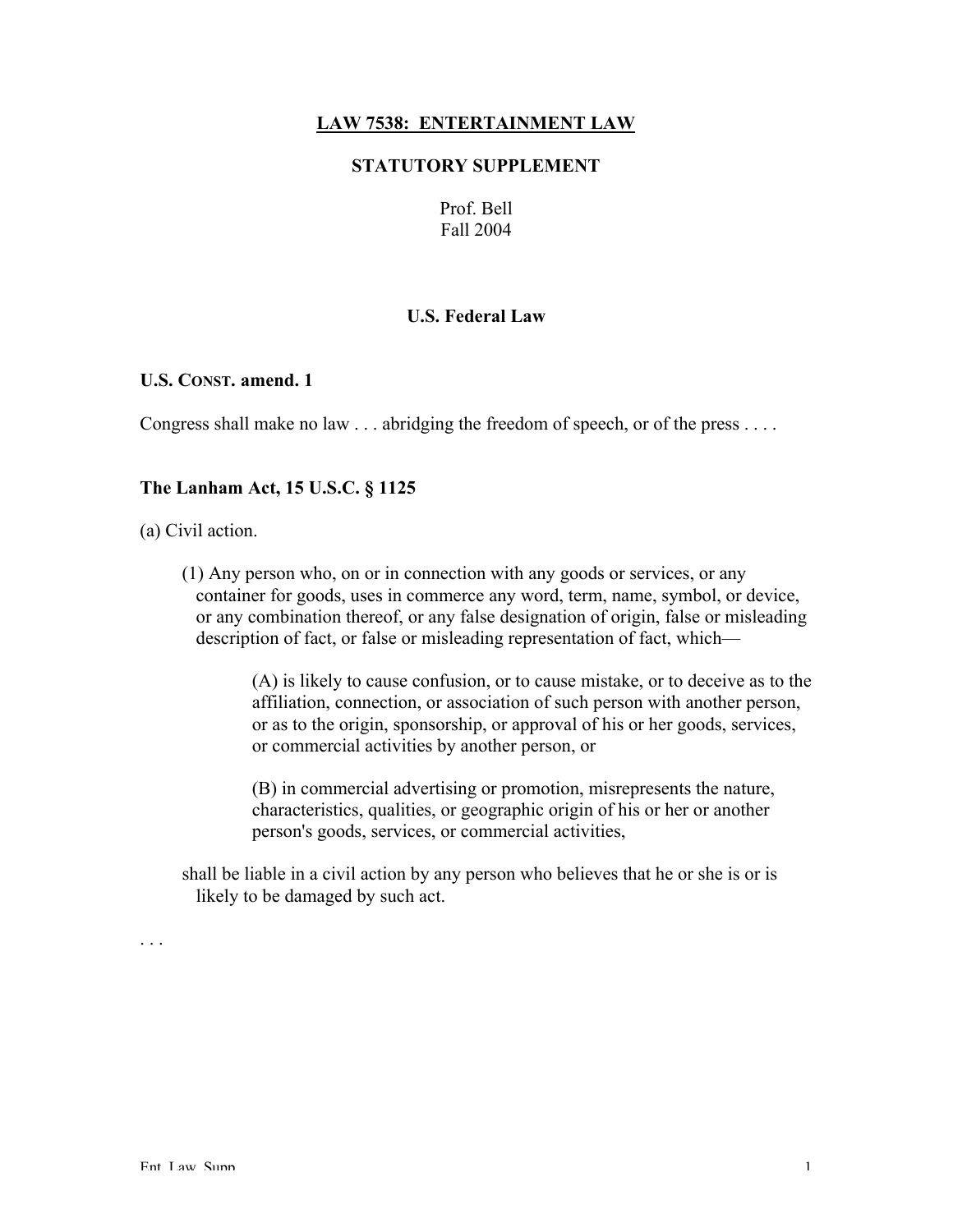### The Copyright Act, 17 U.S.C. § 101

Except as otherwise provided in this title, as used in this title, the following terms and their variant forms mean the following:

. . .

"Audiovisual works" are works that consist of a series of related images which are intrinsically intended to be shown by the use of machines or devices such as projectors, viewers, or electronic equipment, together with accompanying sounds, if any, regardless of the nature of the material objects, such as films or tapes, in which the works are embodied.

. . .

A "joint work" is a work prepared by two or more authors with the intention that their contributions be merged into inseparable or interdependent parts of a unitary whole.

. . .

"Motion pictures" are audiovisual works consisting of a series of related images which, when shown in succession, impart an impression of motion, together with accompanying sounds, if any.

. . .

"Phonorecords" are material objects in which sounds, other than those accompanying a motion picture or other audiovisual work, are fixed by any method now known or later developed, and from which the sounds can be perceived, reproduced, or otherwise communicated, either directly or with the aid of a machine or device. The term "phonorecords" includes the material object in which the sounds are first fixed.

. . .

"Sound recordings" are works that result from the fixation of a series of musical, spoken, or other sounds, but not including the sounds accompanying a motion picture or other audiovisual work, regardless of the nature of the material objects, such as disks, tapes, or other phonorecords, in which they are embodied.

. . .

A "work made for hire" is—

(1) a work prepared by an employee within the scope of his or her employment; or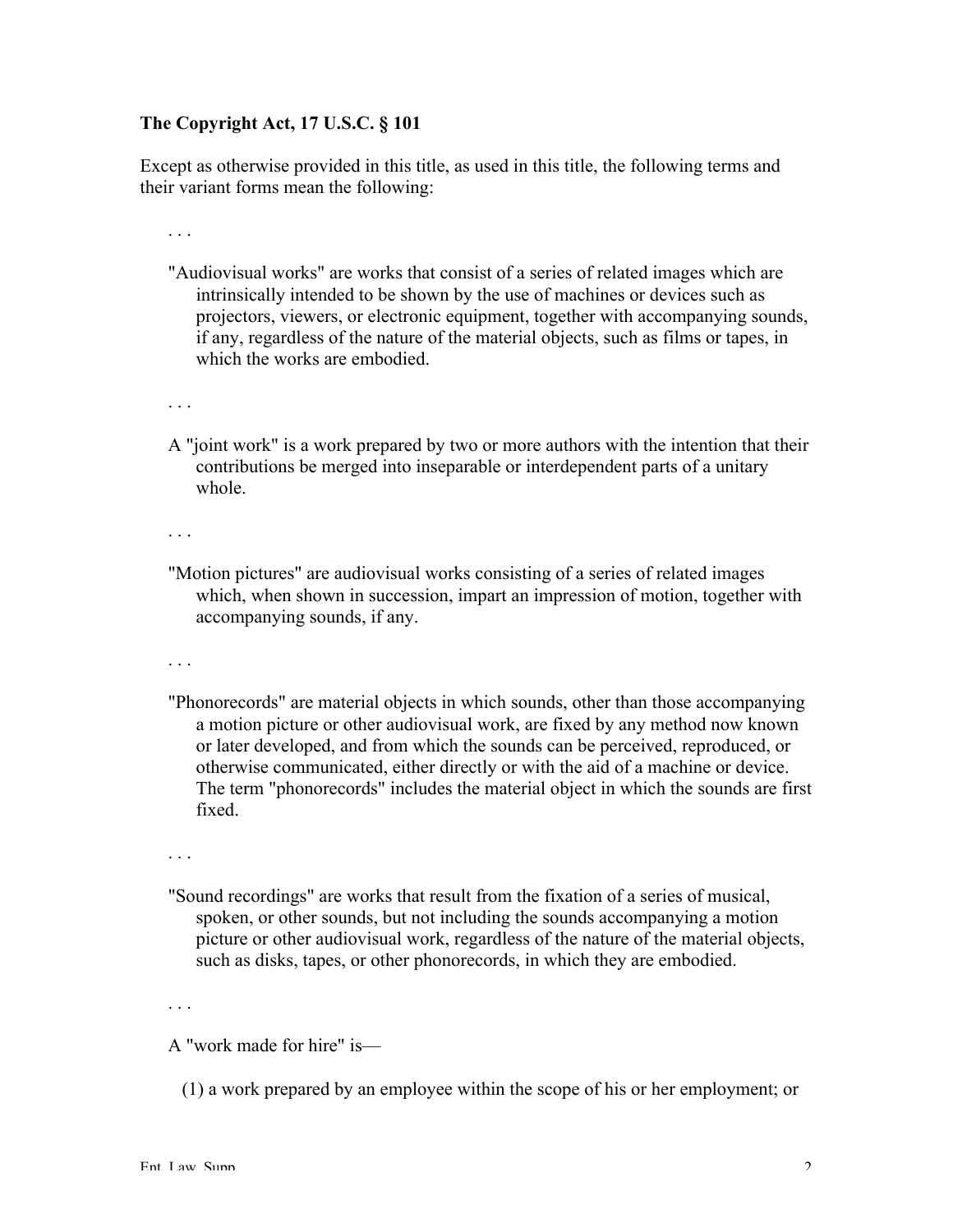(2) a work specially ordered or commissioned for use as a contribution to a collective work, as a part of a motion picture or other audiovisual work, as a translation, as a supplementary work, as a compilation, as an instructional text, as a test, as answer material for a test, or as an atlas, if the parties expressly agree in a written instrument signed by them that the work shall be considered a work made for hire. . . .

. . .

## The Copyright Act, 17 U.S.C. § 106

Subject to sections 107 through 122, the owner of copyright under this title has the exclusive rights to do and to authorize any of the following:

- (1) to reproduce the copyrighted work in copies or phonorecords;
- (2) to prepare derivative works based upon the copyrighted work;
- (3) to distribute copies or phonorecords of the copyrighted work to the public by sale or other transfer of ownership, or by rental, lease, or lending;
- (4) in the case of literary, musical, dramatic, and choreographic works, pantomimes, and motion pictures and other audiovisual works, to perform the copyrighted work publicly;
- (5) in the case of literary, musical, dramatic, and choreographic works, pantomimes, and pictorial, graphic, or sculptural works, including the individual images of a motion picture or other audiovisual work, to display the copyrighted work publicly; and
- (6) in the case of sound recordings, to perform the copyrighted work publicly by means of a digital audio transmission.

### The Copyright Act, 17 U.S.C. § 107

Notwithstanding the provisions of sections 106 and 106A, the fair use of a copyrighted work, including such use by reproduction in copies or phonorecords or by any other means specified by that section, for purposes such as criticism, comment, news reporting, teaching (including multiple copies for classroom use), scholarship, or research, is not an infringement of copyright. In determining whether the use made of a work in any particular case is a fair use the factors to be considered shall include—

(1) the purpose and character of the use, including whether such use is of a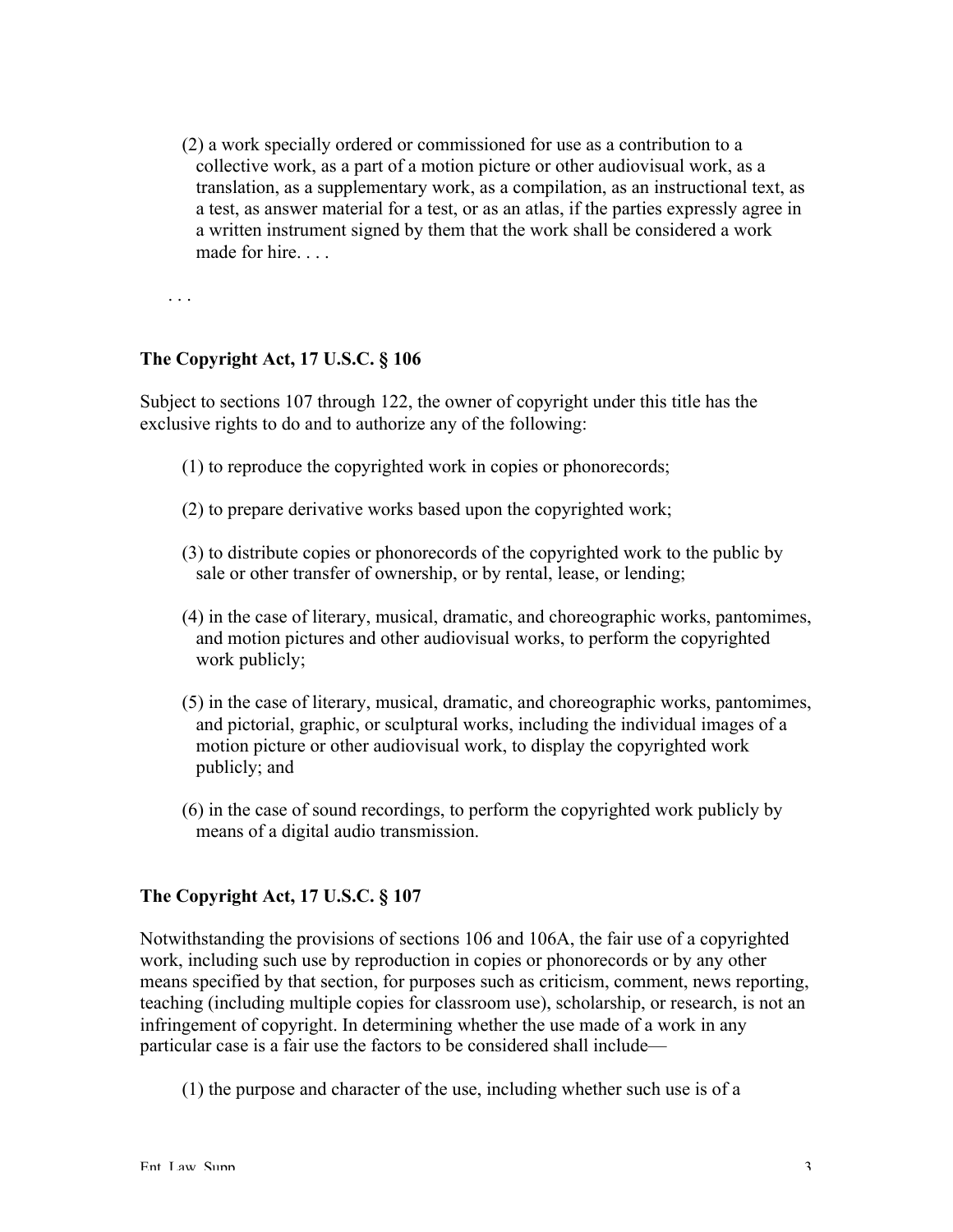commercial nature or is for nonprofit educational purposes;

- (2) the nature of the copyrighted work;
- (3) the amount and substantiality of the portion used in relation to the copyrighted work as a whole; and
- (4) the effect of the use upon the potential market for or value of the copyrighted work.

The fact that a work is unpublished shall not itself bar a finding of fair use if such finding is made upon consideration of all the above factors.

## The Copyright Act, 17 U.S.C. § 201

- (a) Initial ownership. Copyright in a work protected under this title vests initially in the author or authors of the work. The authors of a joint work are co-owners of copyright in the work.
- (b) Works made for hire. In the case of a work made for hire, the employer or other person for whom the work was prepared is considered the author for purposes of this title, and, unless the parties have expressly agreed otherwise in a written instrument signed by them, owns all of the rights comprised in the copyright.

. . .

- (d) Transfer of ownership.
	- (1) The ownership of a copyright may be transferred in whole or in part by any means of conveyance or by operation of law, and may be bequeathed by will or pass as personal property by the applicable laws of intestate succession.
	- (2) Any of the exclusive rights comprised in a copyright, including any subdivision of any of the rights specified by section 106, may be transferred as provided by clause (1) and owned separately. The owner of any particular exclusive right is entitled, to the extent of that right, to all of the protection and remedies accorded to the copyright owner by this title.

. . .

## The Copyright Act, 17 U.S.C. § 204

(a) A transfer of copyright ownership, other than by operation of law, is not valid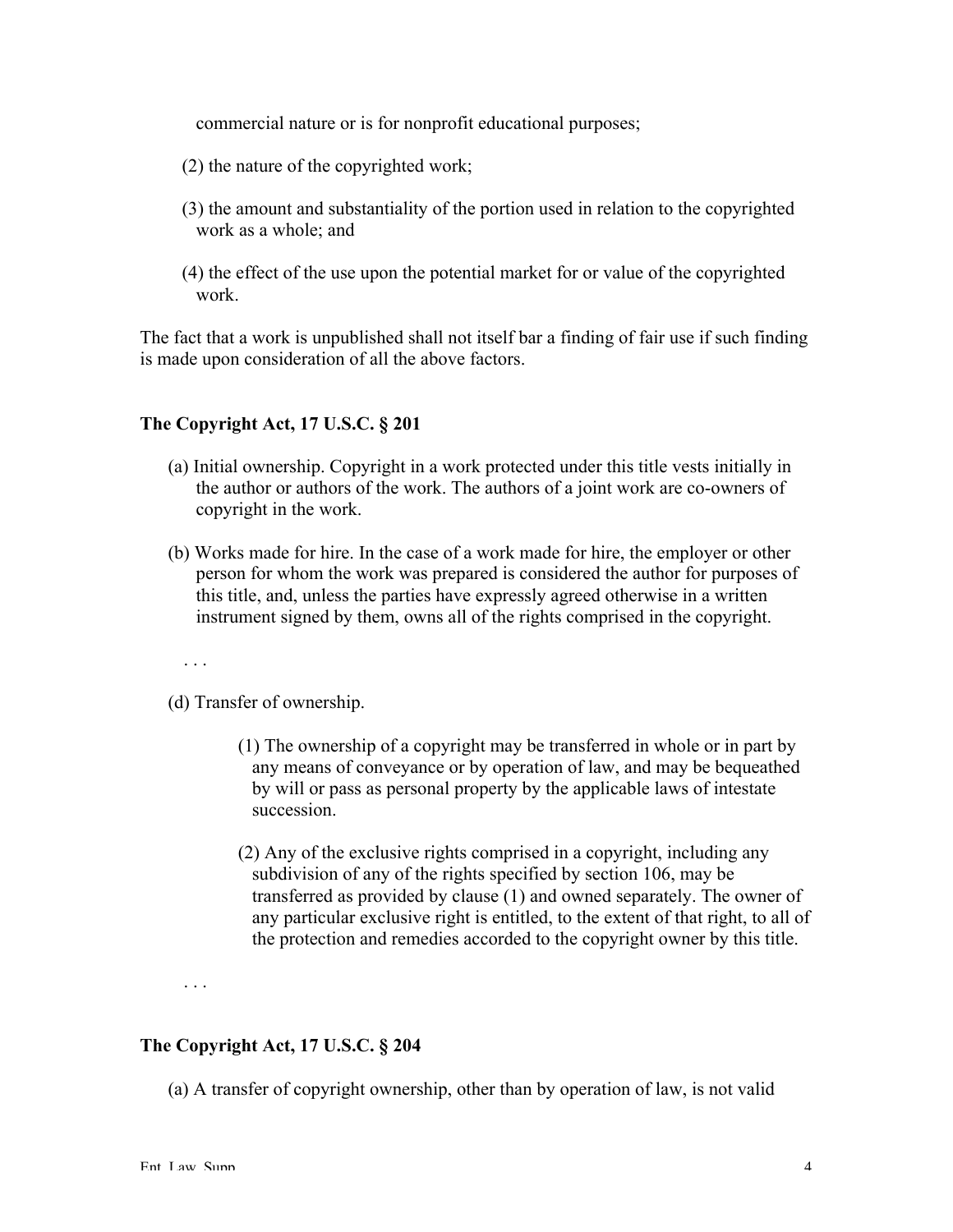unless an instrument of conveyance, or a note or memorandum of the transfer, is in writing and signed by the owner of the rights conveyed or such owner's duly authorized agent.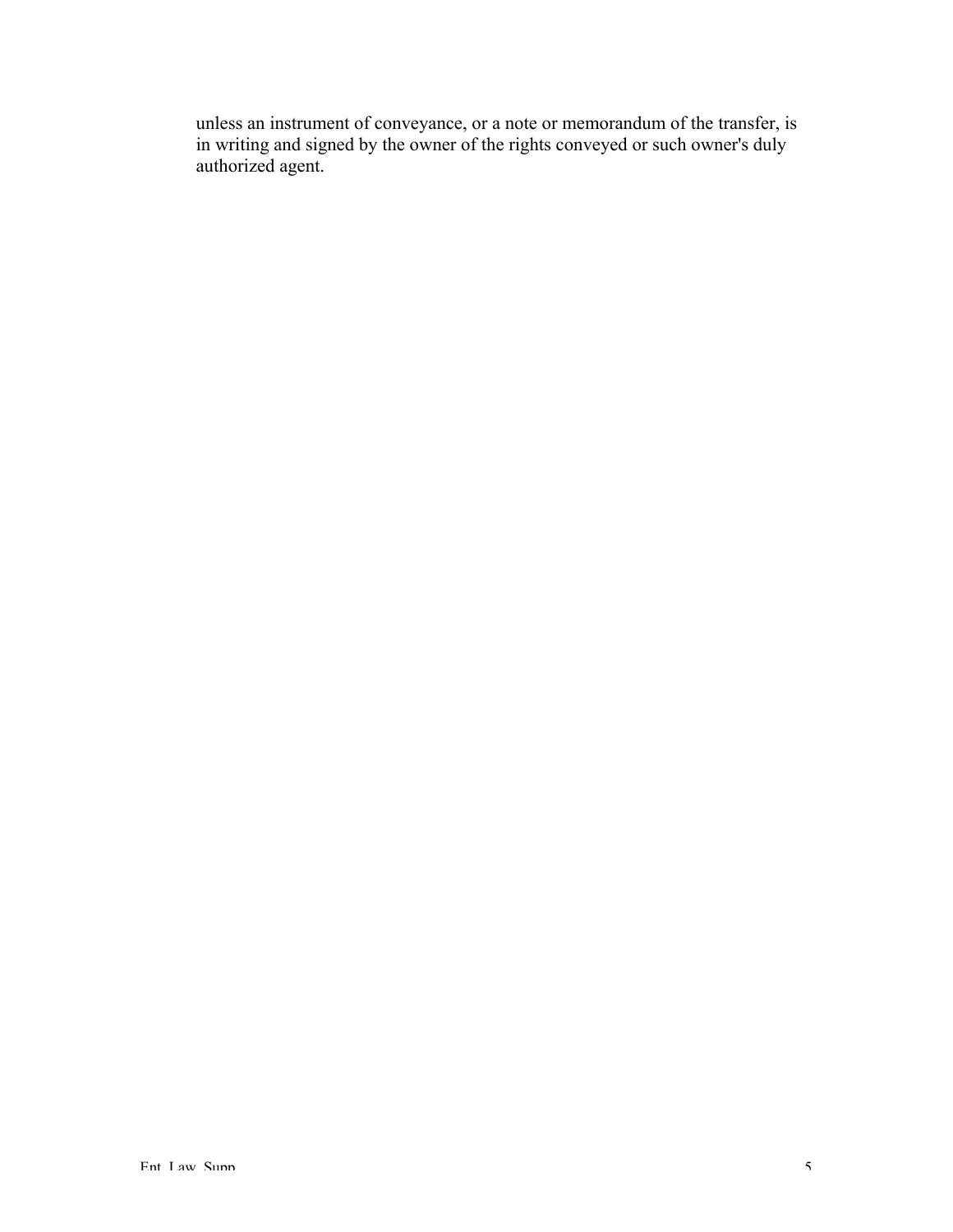## California Statutes

## Cal. Bus. & Prof. Code § 16600

Except as provided in this chapter, every contract by which anyone is restrained from engaging in a lawful profession, trade, or business of any kind is to that extent void.

## Cal. Civ. Code § 1708.8

- (a) A person is liable for physical invasion of privacy when the defendant knowingly enters onto the land of another without permission or otherwise committed a trespass, in order to physically invade the privacy of the plaintiff with the intent to capture any type of visual image, sound recording, or other physical impression of the plaintiff engaging in a personal or familial activity and the physical invasion occurs in a manner that is offensive to a reasonable person.
- (b) A person is liable for constructive invasion of privacy when the defendant attempts to capture, in a manner that is offensive to a reasonable person, any type of visual image, sound recording, or other physical impression of the plaintiff engaging in a personal or familial activity under circumstances in which the plaintiff had a reasonable expectation of privacy, through the use of a visual or auditory enhancing device, regardless of whether there is a physical trespass, if this image, sound recording, or other physical impression could not have been achieved without a trespass unless the visual or auditory enhancing device was used.
- . . .
- (e) Sale, transmission, publication, broadcast, or use of any image or recording of the type, or under the circumstances, described in this section shall not itself constitute a violation of this section, nor shall this section be construed to limit all other rights or remedies of plaintiff in law or equity, including, but not limited to, the publication of private facts.

- (j) For the purposes of this section, "for a commercial purpose" means any act done with the expectation of a sale, financial gain, or other consideration. A visual image, sound recording, or other physical impression shall not be found to have been, or intended to have been captured for a commercial purpose unless it is intended to be, or was in fact, sold, published, or transmitted.
- (k) For the purposes of this section, "personal and familial activity" includes, but is not limited to, intimate details of the plaintiff's personal life, interactions with the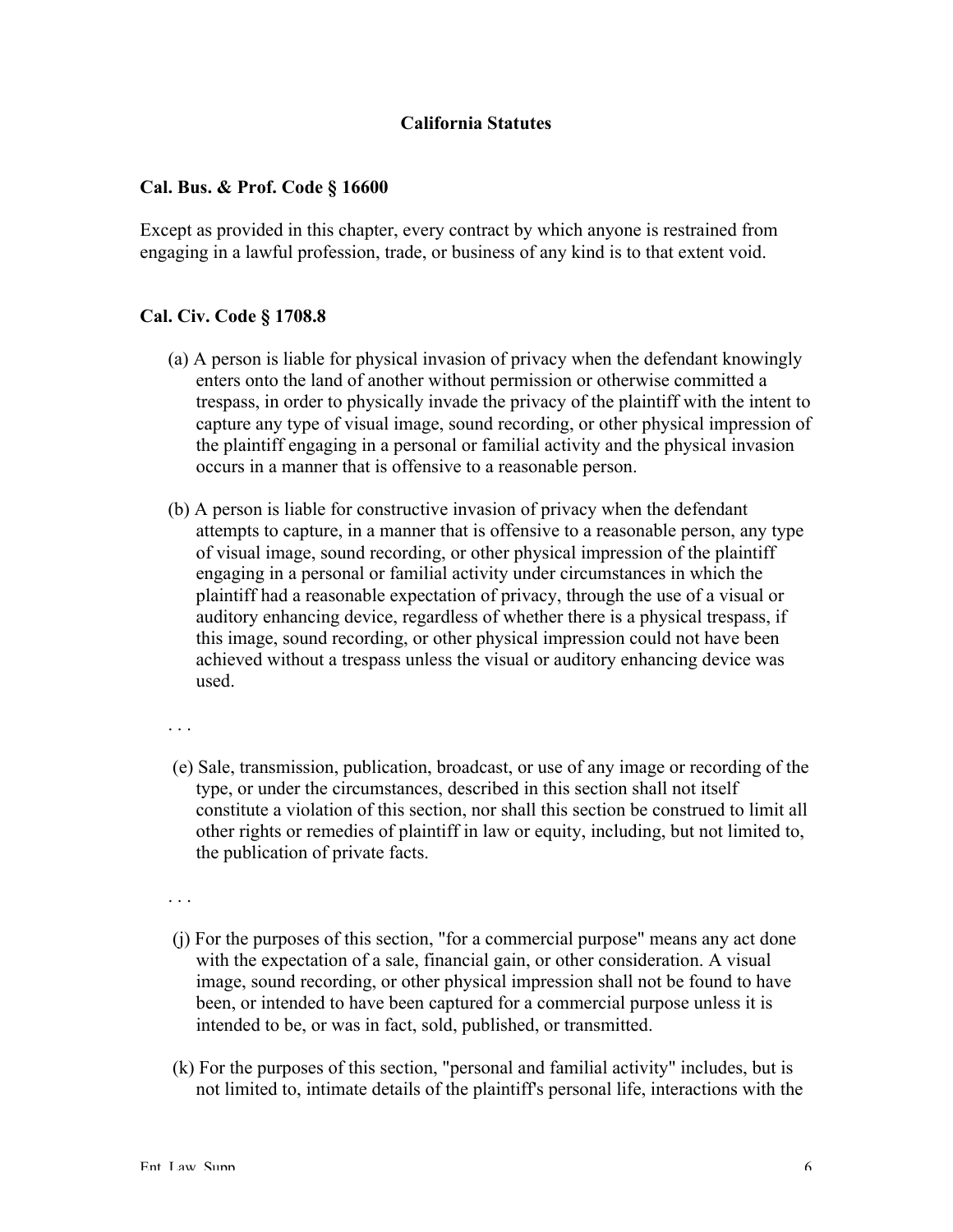plaintiff's family or significant others, or other aspects of plaintiff's private affairs or concerns. . . .

. . .

## Cal. Civ. Code § 3344

 (a) Any person who knowingly uses another's name, voice, signature, photograph, or likeness, in any manner, on or in products, merchandise, or goods, or for purposes of advertising or selling, or soliciting purchases of, products, merchandise, goods or services, without such person's prior consent, or, in the case of a minor, the prior consent of his parent or legal guardian, shall be liable for any damages sustained by the person or persons injured as a result thereof. . . .

. . .

 (d) For purposes of this section, a use of a name, voice, signature, photograph, or likeness in connection with any news, public affairs, or sports broadcast or account, or any political campaign, shall not constitute a use for which consent is required under subdivision (a).

. . .

# Cal. Civ. Code § 3423

An injunction may not be granted:

- (e) To prevent the breach of a contract the performance of which would not be specifically enforced , other than a contract in writing for the rendition of personal services from one to another where the promised service is of a special, unique, unusual, extraordinary, or intellectual character, which gives it peculiar value, the loss of which cannot be reasonably or adequately compensated in damages in an action at law, and where the compensation for the personal services is as follows:
	- (1) As to contracts entered into on or before December 31, 1993, the minimum compensation provided in the contract for the personal services shall be at the rate of six thousand dollars (\$ 6,000) per annum.
	- (2) As to contracts entered into on or after January 1, 1994, the criteria of subparagraph  $(A)$  or  $(B)$ , as follows, are satisfied:
		- (A) The compensation is as follows: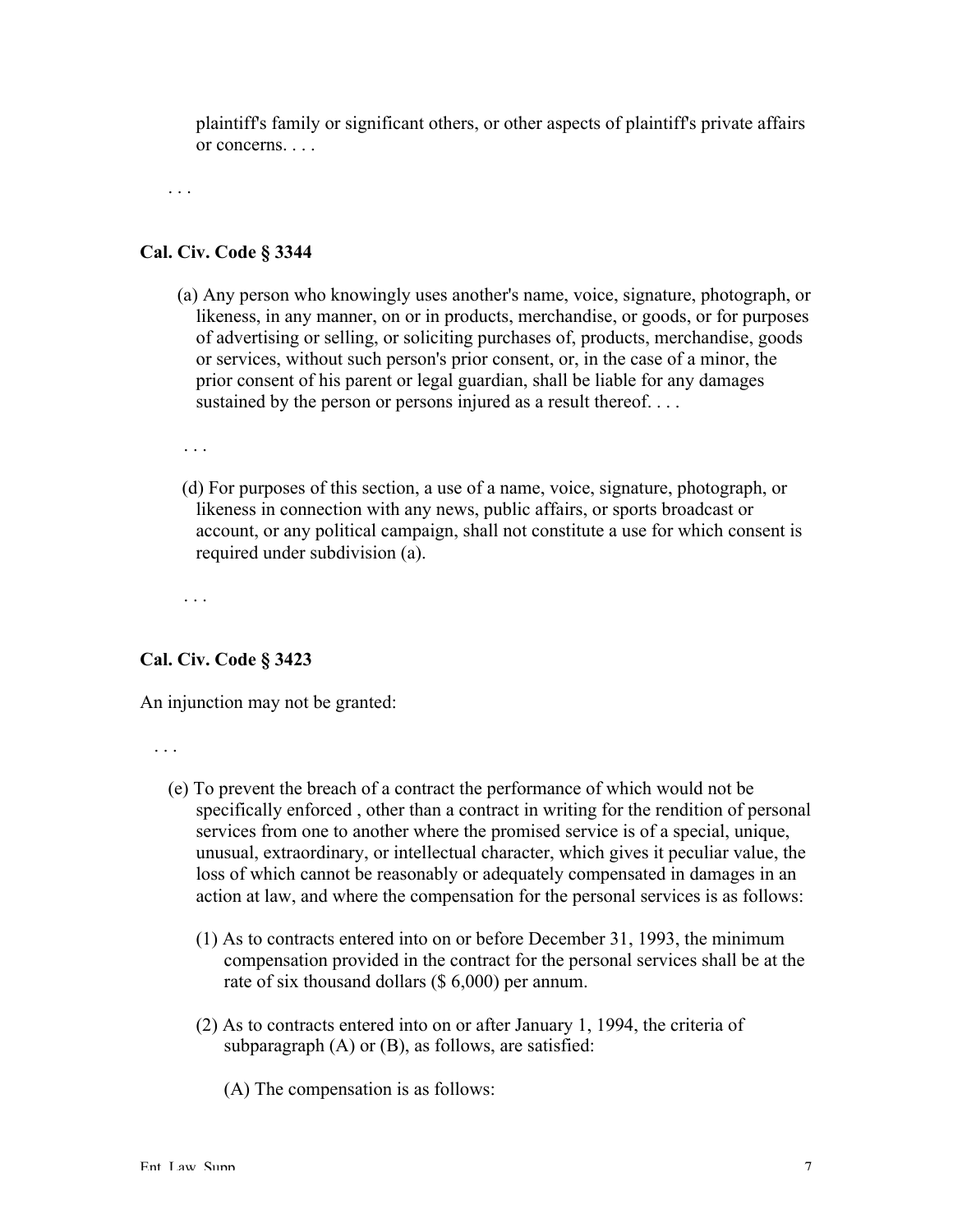- (i) The minimum compensation provided in the contract shall be at the rate of nine thousand dollars (\$ 9,000) per annum for the first year of the contract, twelve thousand dollars (\$ 12,000) per annum for the second year of the contract, and fifteen thousand dollars (\$ 15,000) per annum for the third to seventh years, inclusive, of the contract.
- (ii) In addition, after the third year of the contract, there shall actually have been paid for the services through and including the contract year during which the injunctive relief is sought, over and above the minimum contractual compensation specified in clause (i), the amount of fifteen thousand dollars (\$ 15,000) per annum during the fourth and fifth years of the contract, and thirty thousand dollars (\$ 30,000) per annum during the sixth and seventh years of the contract. As a condition to petitioning for an injunction, amounts payable under this clause may be paid at any time prior to seeking injunctive relief.
- (B) The aggregate compensation actually received for the services provided under a contract that does not meet the criteria of subparagraph (A), is at least 10 times the applicable aggregate minimum amount specified in clauses (i) and (ii) of subparagraph (A) through and including the contract year during which the injunctive relief is sought. As a condition to petitioning for an injunction, amounts payable under this subparagraph may be paid at any time prior to seeking injunctive relief.
- (3) Compensation paid in any contract year in excess of the minimums specified in subparagraphs (A) and (B) of paragraph (2) shall apply to reduce the compensation otherwise required to be paid under those provisions in any subsequent contract years.

. . .

#### Cal. Code Civ. Proc. § 526

- . . .
- (b) An injunction cannot be granted in the following cases:
	- (5) To prevent the breach of a contract the performance of which would not be specifically enforced, other than a contract in writing for the rendition of personal services from one to another where the promised service is of a special, unique, unusual, extraordinary, or intellectual character, which gives it peculiar value, the loss of which cannot be reasonably or adequately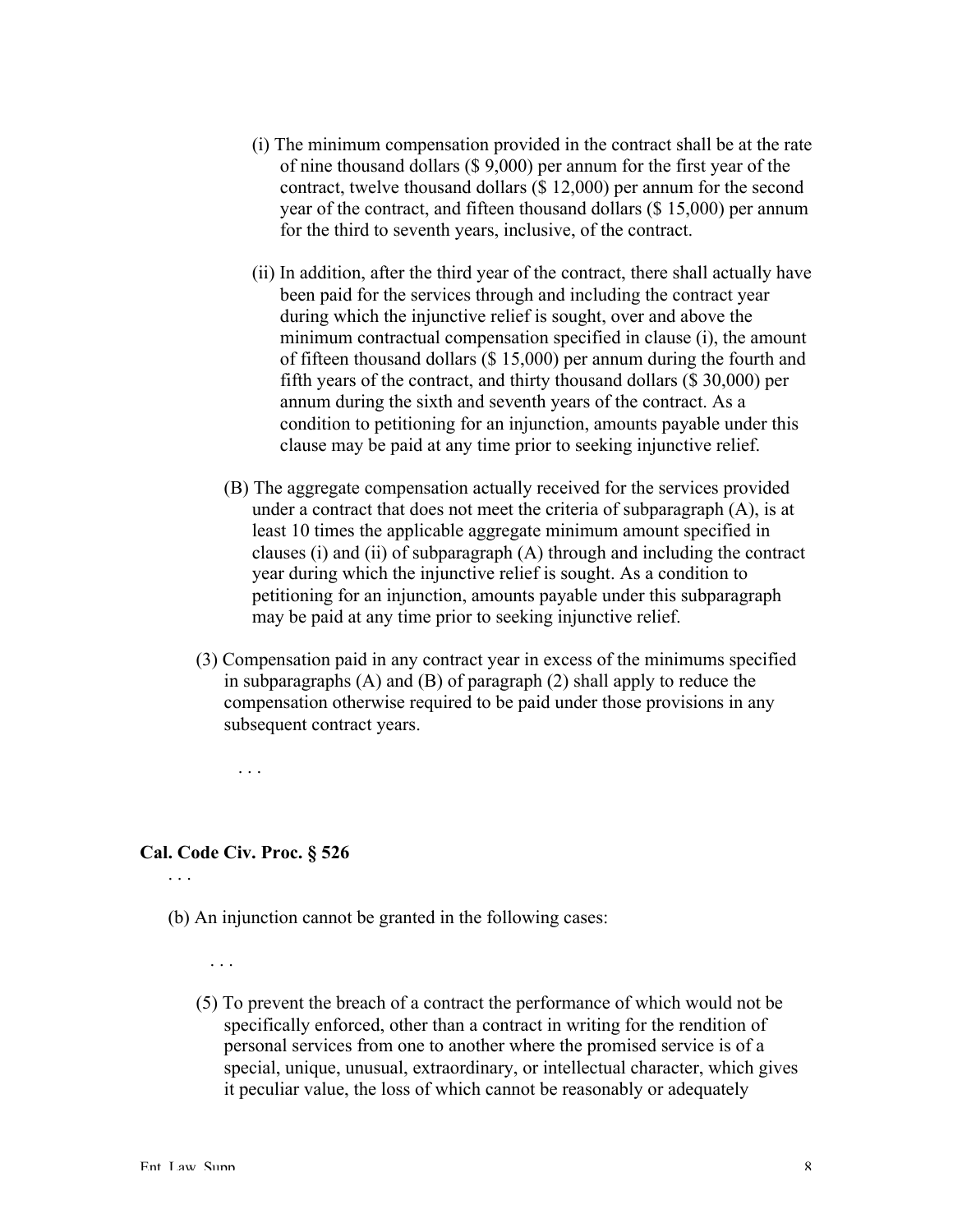compensated in damages in an action at law, and where the compensation for the personal services is as follows:

- (A) As to contracts entered into on or before December 31, 1993, the minimum compensation provided in the contract for the personal services shall be at the rate of six thousand dollars (\$ 6,000) per annum.
- (B) As to contracts entered into on or after January 1, 1994, the criteria of clause (i) or (ii), as follows, are satisfied:
	- (i) The compensation is as follows:
		- (I) The minimum compensation provided in the contract shall be at the rate of nine thousand dollars (\$ 9,000) per annum for the first year of the contract, twelve thousand dollars (\$ 12,000) per annum for the second year of the contract, and fifteen thousand dollars (\$ 15,000) per annum for the third to seventh years, inclusive, of the contract.
		- (II) In addition, after the third year of the contract, there shall actually have been paid for the services through and including the contract year during which the injunctive relief is sought, over and above the minimum contractual compensation specified in subclause (I), the amount of fifteen thousand dollars (\$ 15,000) per annum during the fourth and fifth years of the contract, and thirty thousand dollars (\$ 30,000) per annum during the sixth and seventh years of the contract. As a condition to petitioning for an injunction, amounts payable under this clause may be paid at any time prior to seeking injunctive relief.
	- (ii) The aggregate compensation actually received for the services provided under a contract that does not meet the criteria of subparagraph (A), is at least 10 times the applicable aggregate minimum amount specified in subclauses (I) and (II) of clause (i) through and including the contract year during which the injunctive relief is sought. As a condition to petitioning for an injunction, amounts payable under this subparagraph may be paid at any time prior to seeking injunctive relief.
- (C) Compensation paid in any contract year in excess of the minimums specified in clauses (i) and (ii) of subparagraph (B) shall apply to reduce the compensation otherwise required to be paid under those provisions in any subsequent contract years. However, an injunction may be granted to prevent the breach of a contract entered into between any nonprofit cooperative corporation or association and a member or stockholder thereof, in respect to any provision regarding the sale or delivery to the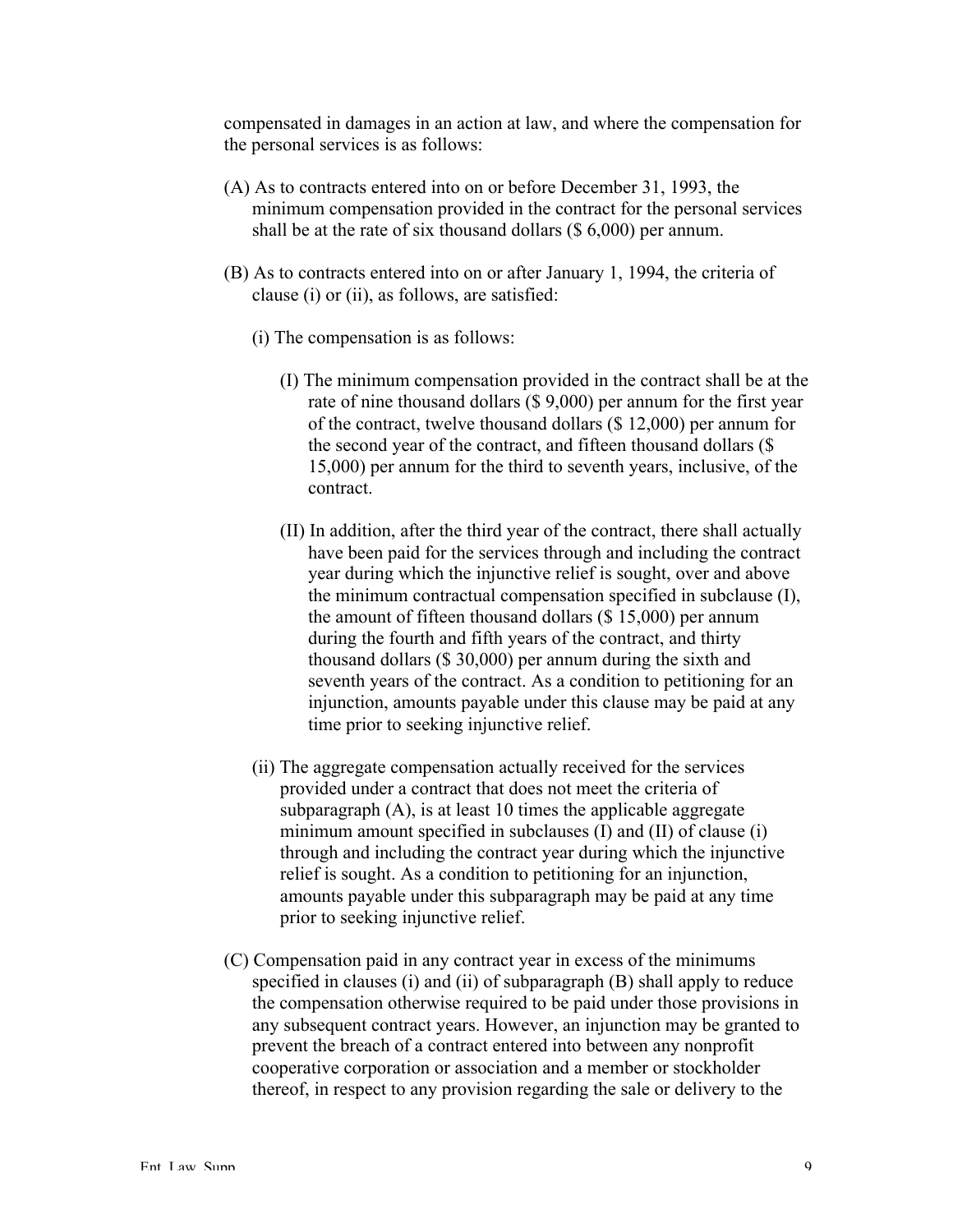corporation or association of the products produced or acquired by the member or stockholder.

. . .

## Cal. Lab. Code § 2855

- (a) Except as otherwise provided in subdivision (b), a contract to render personal service . . . may not be enforced against the employee beyond seven years from the commencement of service under it. Any contract, otherwise valid, to perform or render service of a special, unique, unusual, extraordinary, or intellectual character, which gives it peculiar value and the loss of which can not be reasonably or adequately compensated in damages in an action at law, may nevertheless be enforced against the person contracting to render the service, for a term not to exceed seven years from the commencement of service under it. If the employee voluntarily continues to serve under it beyond that time, the contract may be referred to as affording a presumptive measure of the compensation.
- (b) Notwithstanding subdivision (a):
	- (1) Any employee who is a party to a contract to render personal service in the production of phonorecords in which sounds are first fixed, as defined in Section 101 of Title 17 of the United States Code, may not invoke the provisions of subdivision (a) without first giving written notice to the employer in accordance with Section 1020 of the Code of Civil Procedure, specifying that the employee from and after a future date certain specified in the notice will no longer render service under the contract by reason of subdivision (a).
	- (2) Any party to such a contract shall have the right to recover damages for a breach of the contract occurring during its term in an action commenced during or after its term, but within the applicable period prescribed by law.
	- (3) In the event a party to such a contract is, or could contractually be, required to render personal service in the production of a specified quantity of the phonorecords and fails to render all of the required service prior to the date specified in the notice provided in paragraph (1), the party damaged by the failure shall have the right to recover damages for each phonorecord as to which that party has failed to render service in an action which, notwithstanding paragraph (2), shall be commenced within 45 days after the date specified in the notice.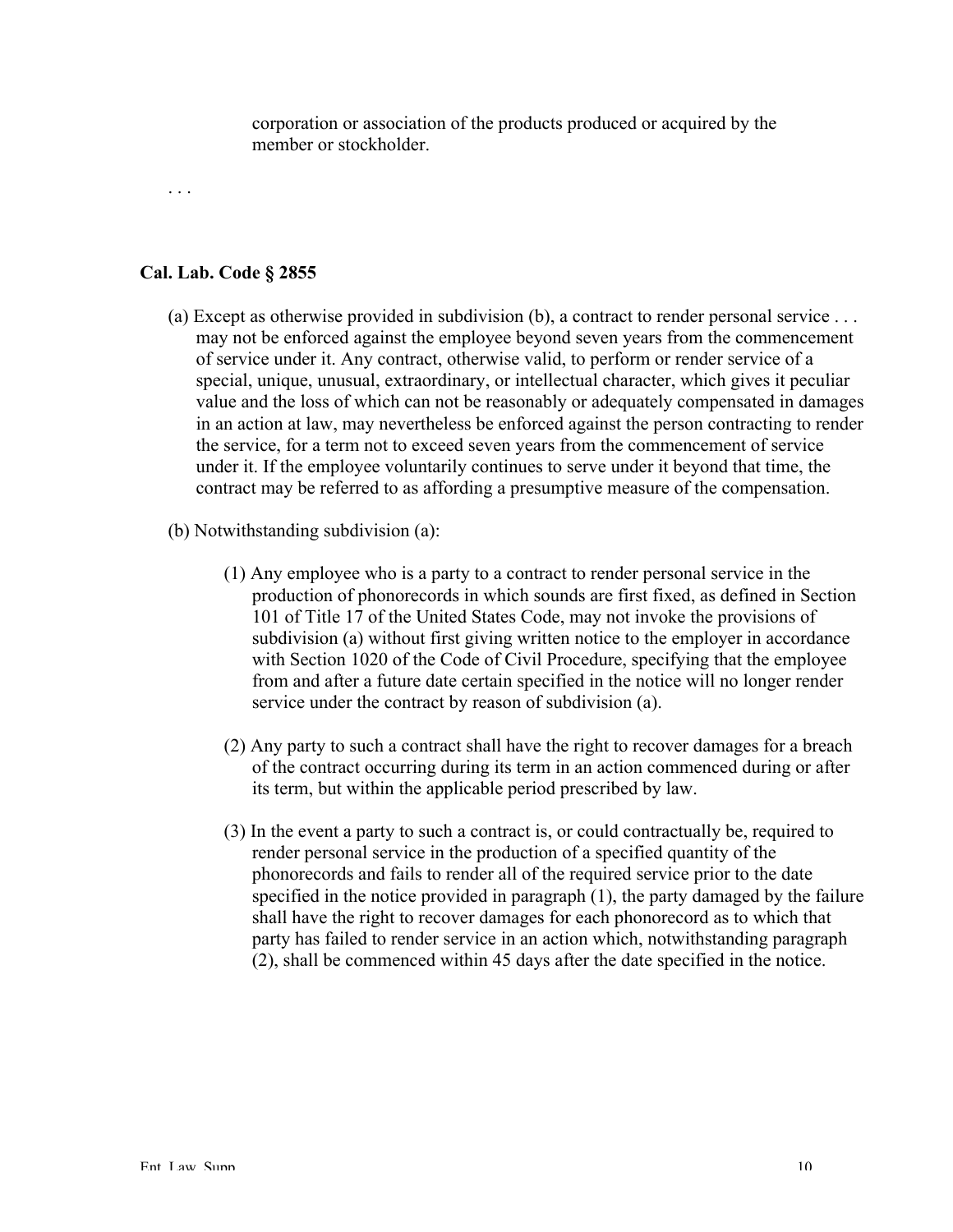## Cal. Lab. Code § 2924

An employment for a specified term may be terminated at any time by the employer in case of any willful breach of duty by the employee in the course of his employment, or in case of his habitual neglect of his duty or continued incapacity to perform it.

## Cal. Lab. Code § 2925

An employment for a specified term may be terminated by the employee at any time in case of any wilful or permanent breach of the obligations of his employer to him as an employee.

#### Cal. Lab. Code § 1700.4

- (a) "Talent agency" means a person or corporation who engages in the occupation of procuring, offering, promising, or attempting to procure employment or engagements for an artist or artists, except that the activities of procuring, offering, or promising to procure recording contracts for an artist or artists shall not of itself subject a person or corporation to regulation and licensing under this chapter. Talent agencies may, in addition, counsel or direct artists in the development of their professional careers.
- (b) "Artists" means actors and actresses rendering services on the legitimate stage and in the production of motion pictures, radio artists, musical artists, musical organizations, directors of legitimate stage, motion picture and radio productions, musical directors, writers, cinematographers, composers, lyricists, arrangers, models, and other artists and persons rendering professional services in motion picture, theatrical, radio, television and other entertainment enterprises.

#### Cal. Lab. Code § 1700.40

- (b) No talent agency may refer an artist to any person, firm, or corporation in which the talent agency has a direct or indirect financial interest for other services to be rendered to the artist, including, but not limited to, photography, audition tapes, demonstration reels or similar materials, business management, personal management, coaching, dramatic school, casting or talent brochures, agencyclient directories, or other printing.
- (c) No talent agency may accept any referral fee or similar compensation from any person, association, or corporation providing services of any type expressly set forth in subdivision (b) to an artist under contract with the talent agency.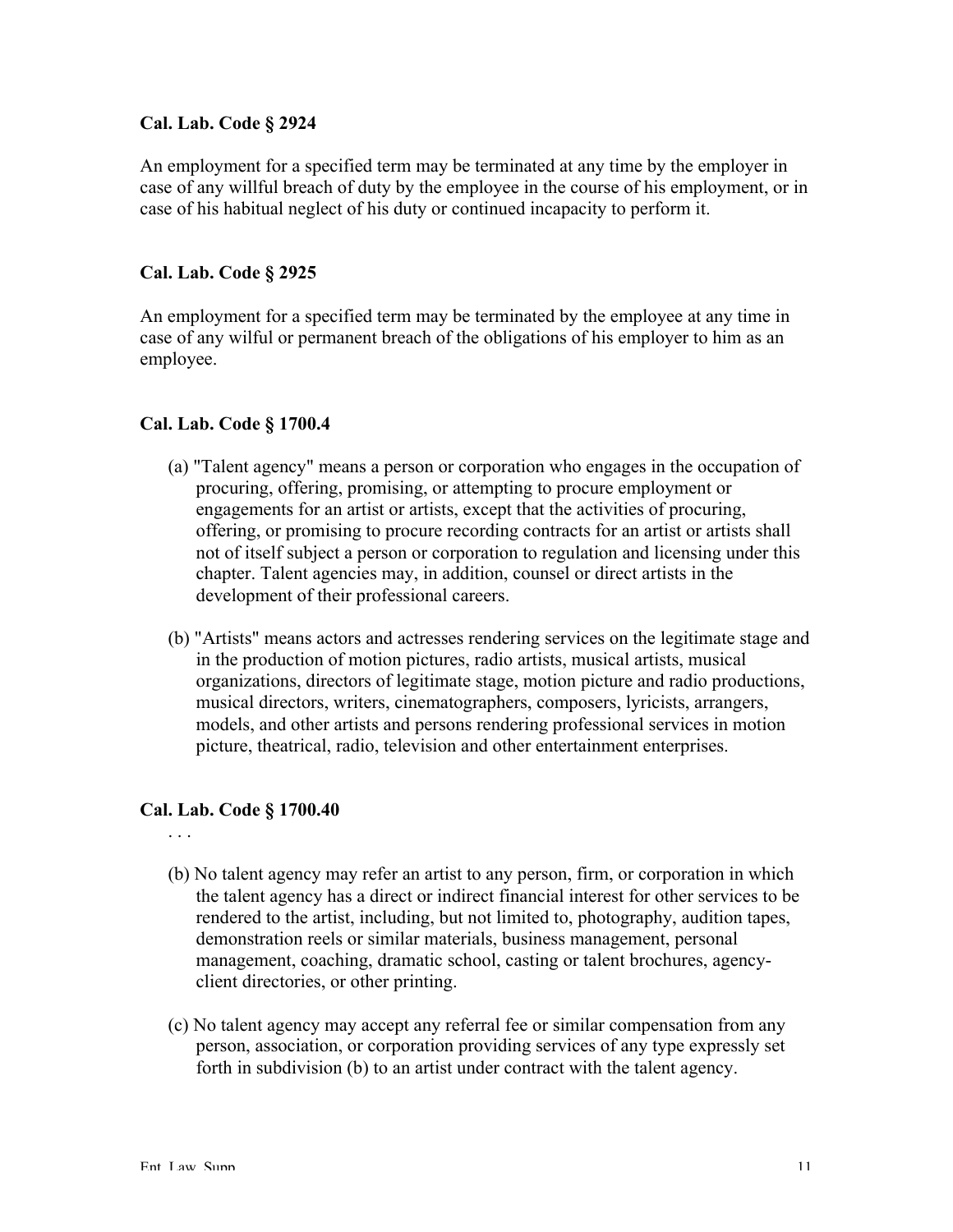### Cal. Lab. Code § 1700.44

(a) In cases of controversy arising under this chapter, the parties involved shall refer the matters in dispute to the Labor Commissioner . . . .

. . .

(b) Notwithstanding any other provision of law to the contrary, failure of any person to obtain a license from the Labor Commissioner pursuant to this chapter shall not be considered a criminal act under any law of this state.

. . .

(d) It is not unlawful for a person or corporation which is not licensed pursuant to this chapter to act in conjunction with, and at the request of, a licensed talent agency in the negotiation of an employment contract.

Cal. Penal Code § 653aa criminalizes the unauthorized distribution of sound recordings or audiovisual works without the sender's valid email address. Section (a) says:

Any person, except a minor, who is located in California, who, knowing that a particular recording or audiovisual work is commercial, knowingly electronically disseminates all or substantially all of that commercial recording or audiovisual work to more than 10 other people without disclosing his or her e-mail address, and the title of the recording or audiovisual work [sic] is punishable by a fine not exceeding two thousand five hundred dollars (\$2,500), imprisonment in a county jail for a period not exceeding one year, or by both that fine and imprisonment.

[Many exceptions follow that section.]

### Cal. Bar Rules, Prof. Conduct Rule 3-310

- (B) A member shall not accept or continue representation of a client without providing written disclosure to the client where:
	- (1) The member has a legal, business, financial, professional, or personal relationship with a party or witness in the same matter; or
	- (2) The member knows or reasonably should know that:
		- (a) the member previously had a legal, business, financial,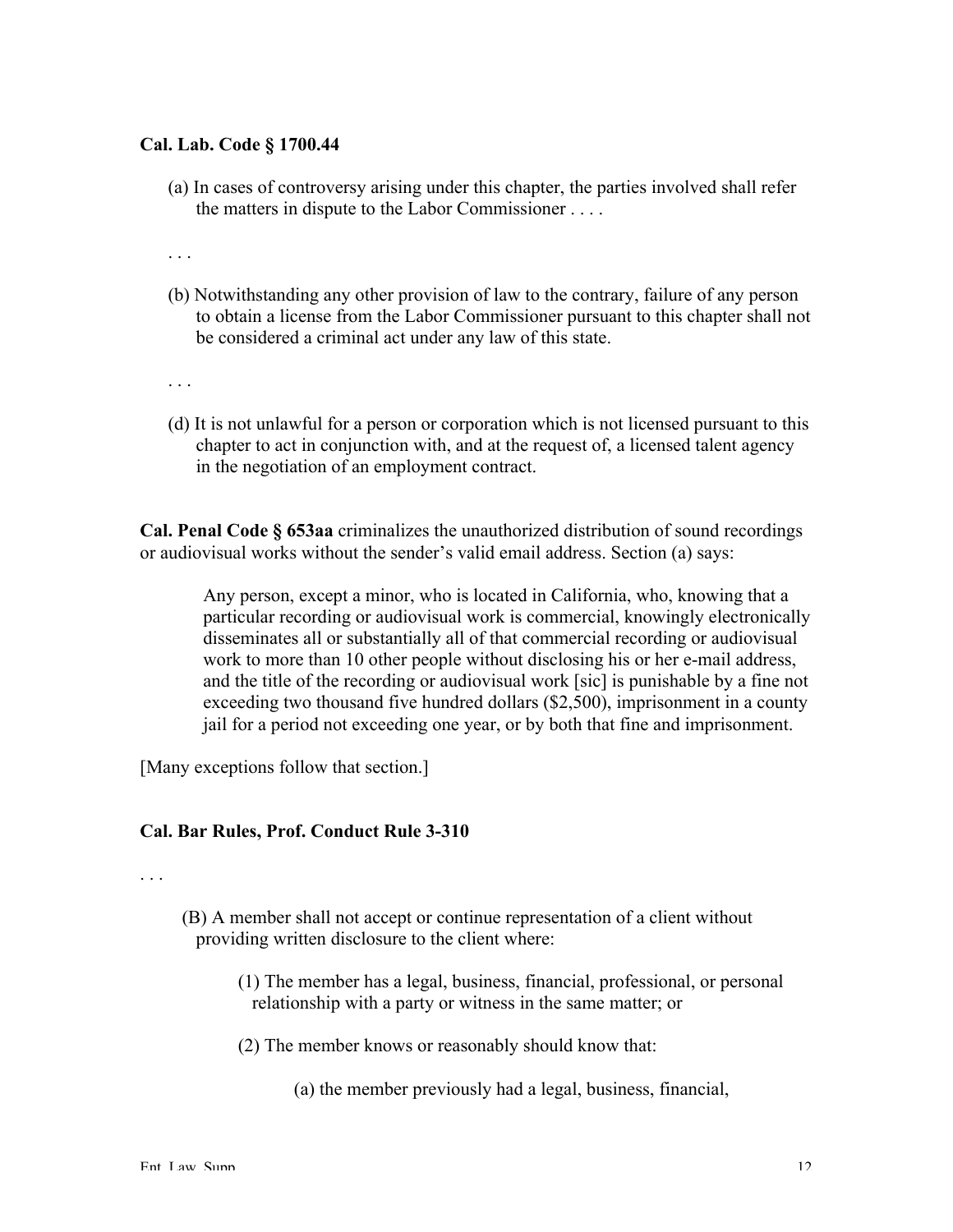professional, or personal relationship with a party or witness in the same matter; and

- (b) the previous relationship would substantially affect the member's representation; or
- (3) The member has or had a legal, business, financial, professional, or personal relationship with another person or entity the member knows or reasonably should know would be affected substantially by resolution of the matter; or
- (4) The member has or had a legal, business, financial, or professional interest in the subject matter of the representation.
- (C) A member shall not, without the informed written consent of each client:
	- (1) Accept representation of more than one client in a matter in which the interests of the clients potentially conflict; or
	- (2) Accept or continue representation of more than one client in a matter in which the interests of the clients actually conflict; or
	- (3) Represent a client in a matter and at the same time in a separate matter accept as a client a person or entity whose interest in the first matter is adverse to the client in the first matter.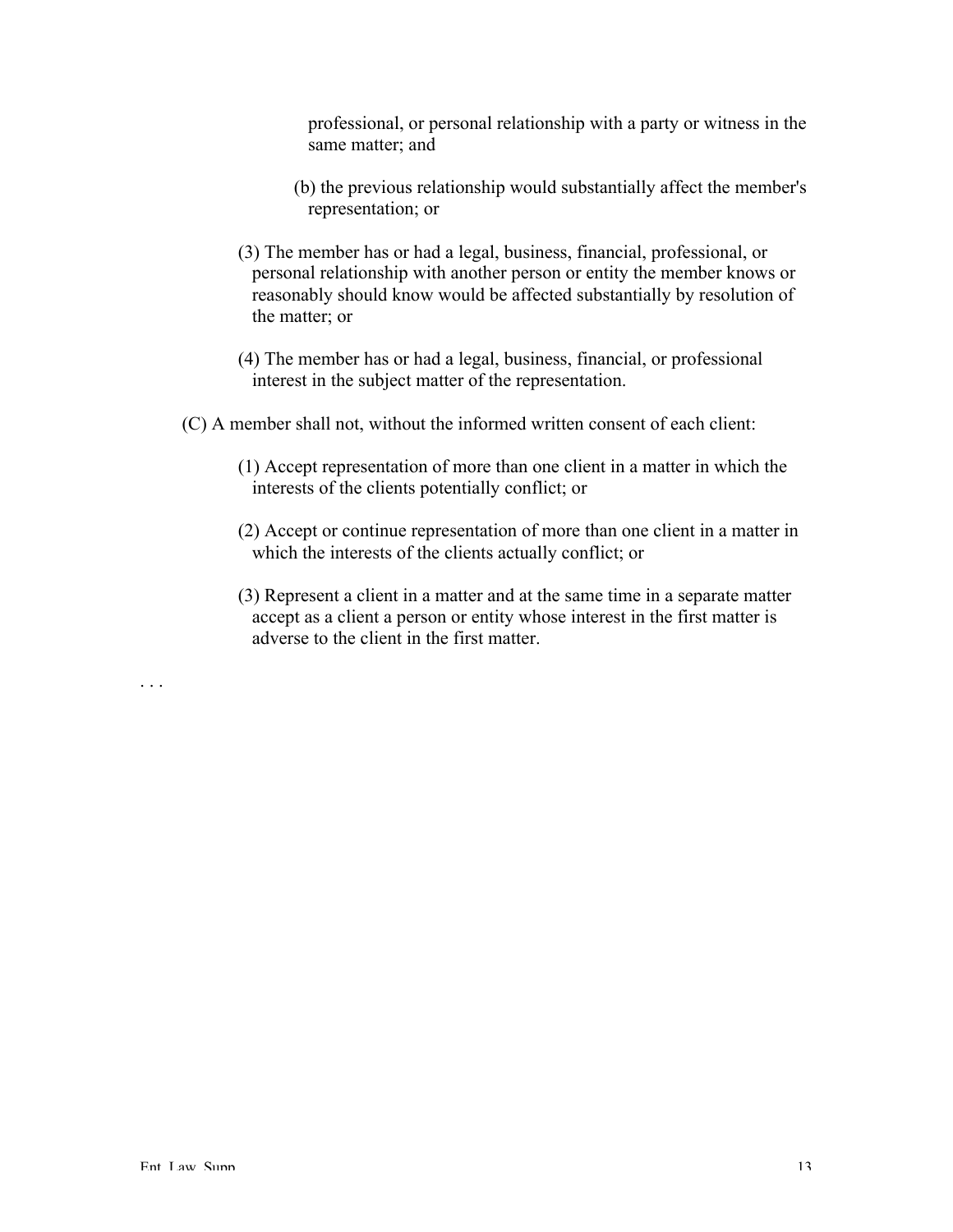## Restatement (Second) of Torts (1965)

### 652A. General Principle

- (1) One who invades the right of privacy of another is subject to liability for the resulting harm to the interests of the other.
- (2) The right of privacy is invaded by:
	- (a) unreasonable intrusion upon the seclusion of another, as stated in 652B; or
	- (b) appropriation of the other's name or likeness, as stated in 652C; or
	- (c) unreasonable publicity given to the other's private life, as stated in 652D; or
	- (d) publicity that unreasonably places the other in a false light before the public,

as stated in 652E.

#### 652B. Intrusion upon Seclusion

One who intentionally intrudes, physically or otherwise, upon the solitude or seclusion of another or his private affairs or concerns, is subject to liability to the other for invasion of his privacy, if the intrusion would be highly offensive to a reasonable person.

#### 652C. Appropriation of Name or Likeness

One who appropriates to his own use or benefit the name or likeness of another is subject to liability to the other for invasion of his privacy.

#### 652D. Publicity Given to Private Life

One who gives publicity to a matter concerning the private life of another is subject to liability to the other for invasion of his privacy, if the matter publicized is of a kind that

(a) would be highly offensive to a reasonable person, and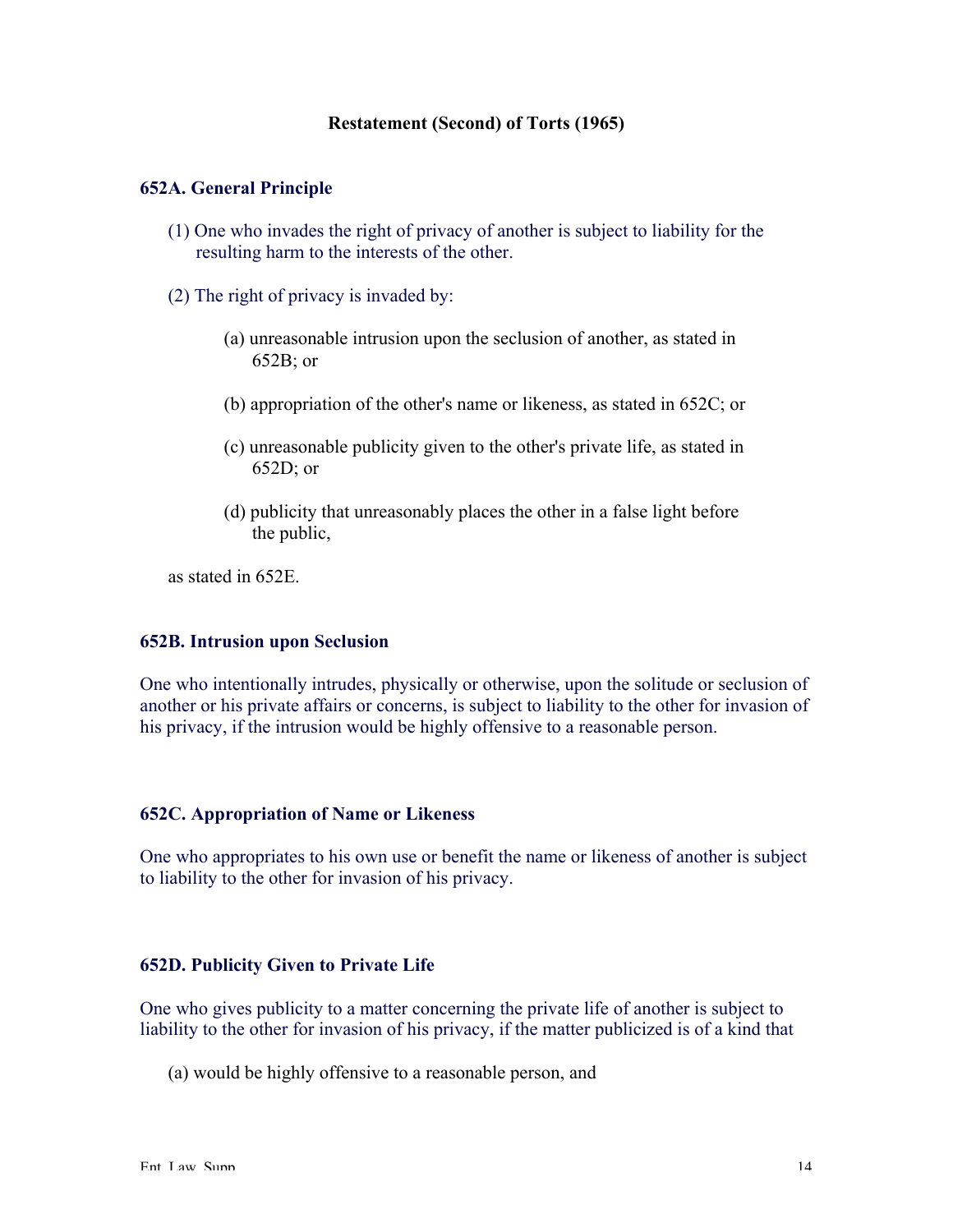(b) is not of legitimate concern to the public.

## 652E. Publicity Placing Person in False Light

One who gives publicity to a matter concerning another that places the other before the public in a false light is subject to liability to the other for invasion of his privacy, if

- (a) the false light in which the other was placed would be highly offensive to a reasonable person, and
- (b) the actor had knowledge of or acted in reckless disregard as to the falsity of the publicized matter and the false light in which the other would be placed.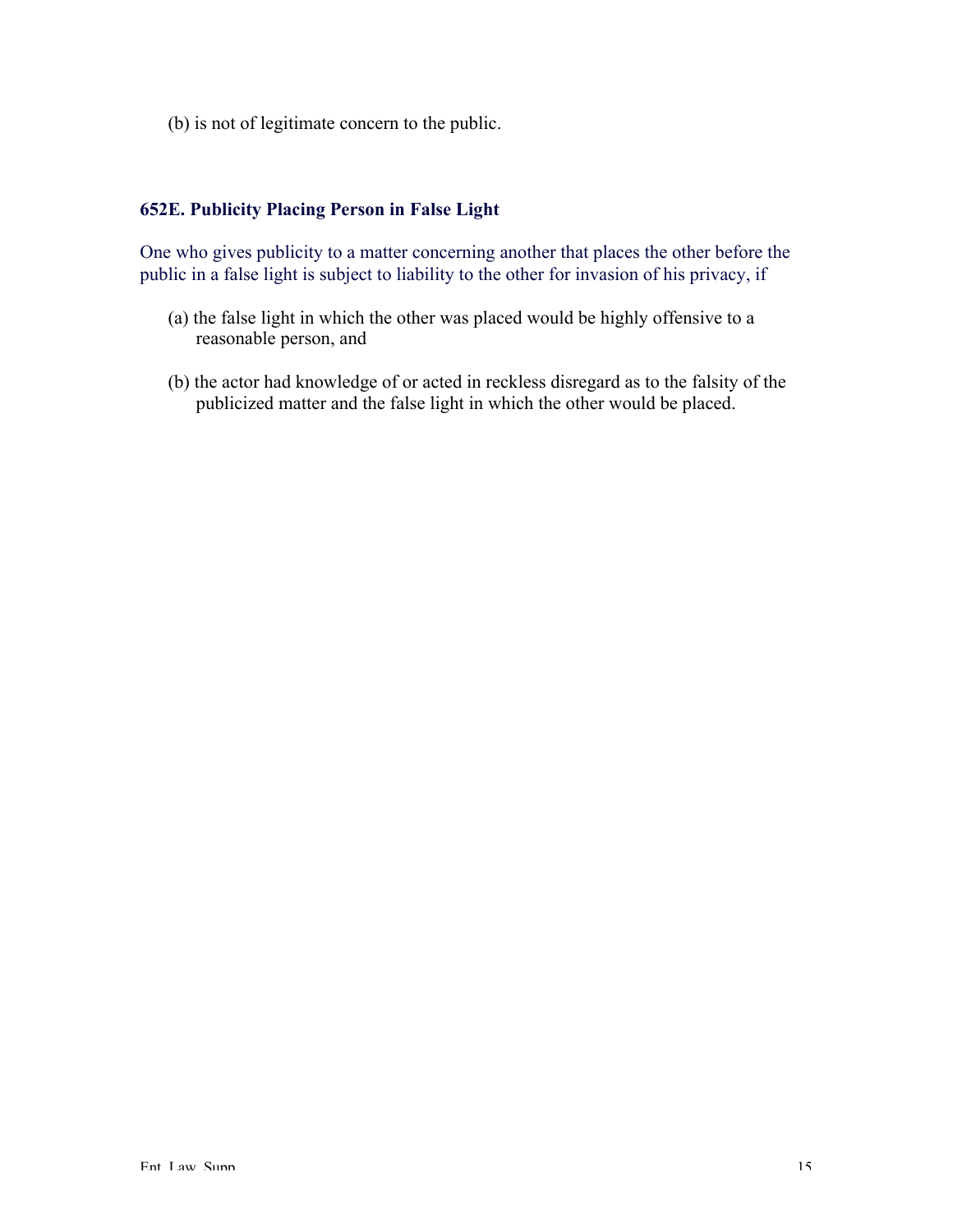## Restatement (Second) of Contracts (1981)

## R. (2d) § 14

Unless a statute provides otherwise, a natural person has the capacity to incur only voidable contractual duties until the beginning of the day before the person's eighteenth birthday.

# R (2d) § 33

. . .

(2) The terms of a contract are reasonably certain if they provide a basis for determining the existence of a breach and for giving an appropriate remedy.

. . .

## R. (2d) § 241

In determining whether a failure to render or to offer performance is material, the following circumstances are significant:

- (a) the extent to which the injured party will be deprived of the benefit which he reasonably expected;
- (b) the extent to which the injured party can be adequately compensated for the part of that benefit of which he will be deprived;
- (c) the extent to which the party failing to perform or to offer to perform will suffer forfeiture;
- (d) the likelihood that the party failing to perform or to offer to perform will cure his failure, taking account of all the circumstances including any reasonable assurances;
- (e) the extent to which the behavior of the party failing to perform or to offer to perform comports with standards of good faith and fair dealing.

## R (2d) § 360

In determining whether the remedy in damages would be adequate, the following circumstances are significant: